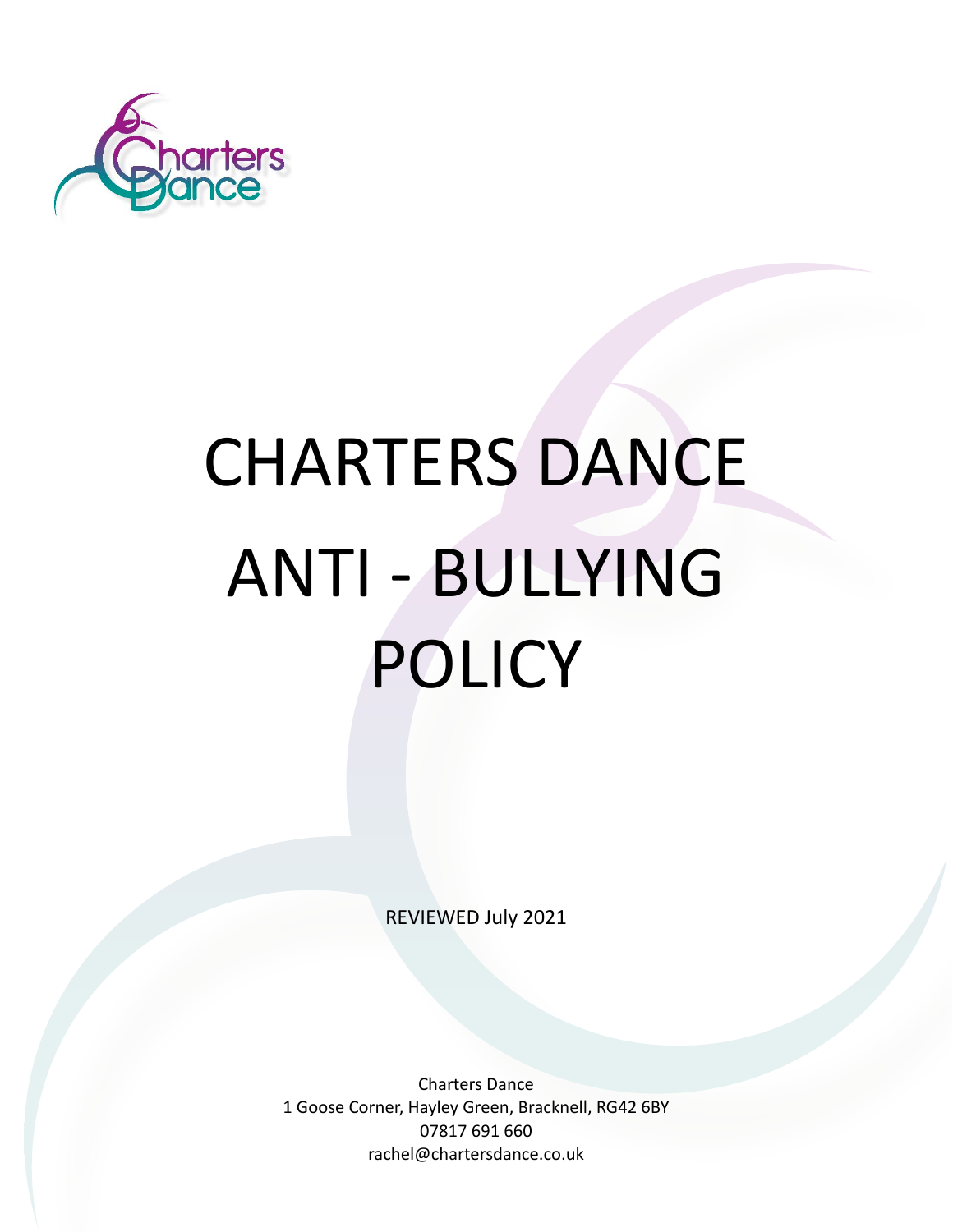

## **ANTI-BULLYING POLICY STATEMENT**

Bullying is the intimidation of an individual or group by another individual or group. Bullying implies a wilful and conscious desire to hurt, threaten, or frighten someone with an intention to cause distress and can cause long-term psychological damage.

Bullying is often done for the bully's personal gain or gratification. It is often aimed at impressing others. Bullying can take place within the dance school where the Principal and teachers of the school are responsible for the welfare of all pupils.

### **What types of bullying are there?**

- Emotional (being unfriendly, excluding, tormenting, threatening behaviour)
- Verbal (name calling, sarcasm, spreading rumours, teasing)
- Physical (pushing, kicking, hitting, punching or any use of violence)
- Extortion (demanding money/goods with threats)
- Cyber (all areas of internet, email and internet chatroom misuse. Mobile threats by text messaging and calls.
- Misuse of associated technology ie: camera and video facilities including those on mobile phones)
- Racist, religious and cultural (taunts, graffiti, gestures)
- Sexual (unwanted physical contact, sexually abusive comments)
- Homophobic (because of, or focussing on the issue of sexuality)
- Bullying related to learning difficulties, special educational needs or disabilities

#### **Aims**

At Charters Dance we are committed to providing a caring, friendly and safe environment for all of our pupils so they can learn in a relaxed and secure atmosphere. Bullying of any kind is totally unacceptable at our school.

- To assist in creating an ethos in which attending Charters Dance is a positive experience for all members of our school
- To make it clear that all forms of bullying, including cyber bullying, are unacceptable at Charters dance
- To enable everyone to feel safe while at Charters Dance and encourage pupils to report incidents of bullying, including cyber bullying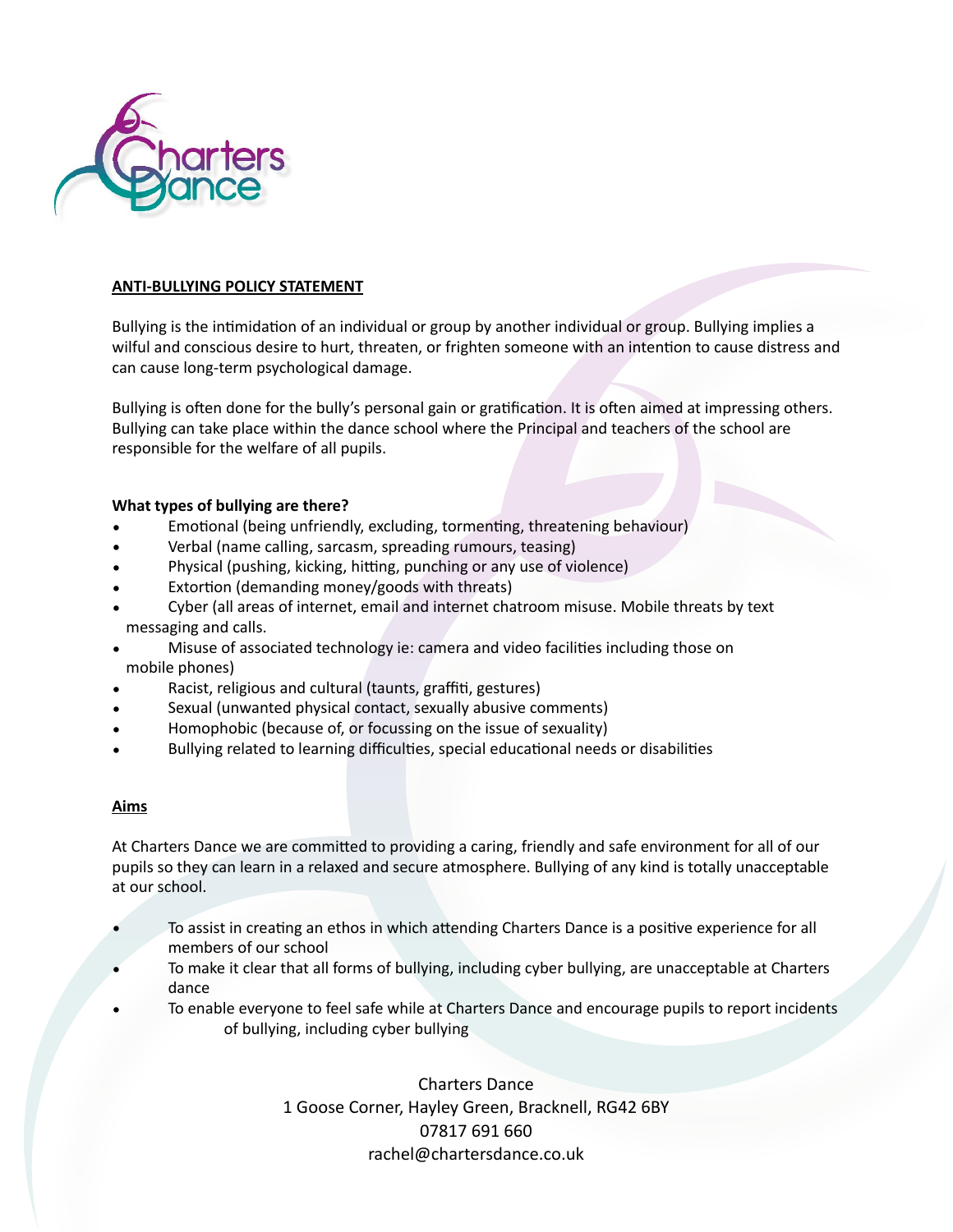

- To deal with each incident of bullying, including cyber bullying, as effectively as possible, taking into consideration the needs of all parties and of our school and as a result to reduce the incidents of bullying
- To support and protect victims of bullying and ensure they are listened to
- To help and support pupils displaying bullying behaviour to change their attitudes and understand why it needs to change
- To liaise with parents and other appropriate members of our community

### **Objectives**

- To maintain and develop effective listening systems for pupils
- To ensure all staff deal with incidents of bullying, including cyber bullying, effectively and promptly
- To equip all staff with the skills and information necessary to deal with incidents of bullying
- To communicate with parents effectively on the subject of bullying
- To acknowledge the key role of every staff member in dealing with incidents of bullying
- To ensure that all incidents of bullying, including cyber bullying, are recorded
- To promote emotional health and wellbeing across the whole school and for all members of our community to role-model this in all situations.

All teachers encourage pupils to disclose incidents of bullying and allegations are taken seriously and **investigated.** All perpetrators will incur sanctions, up to and including exclusion, relative to the seriousness of their behaviour. Sanctions will reasonably take account of any special educational needs or disabilities that the pupils may have and take into account the needs of vulnerable pupils as stated in the DfE's guidelines, "Safe to learn: Embedding anti-bullying work in schools". All incidents of bullying will be recorded and their frequency and type monitored. This information will be used to inform the development of the school's anti-bullying work.

#### **Parents will be involved at an early stage when it is felt to be necessary.**

Parents will help and support the victim and work with the perpetrator on changing their behaviour. A range of methods is used with offenders and to support victims.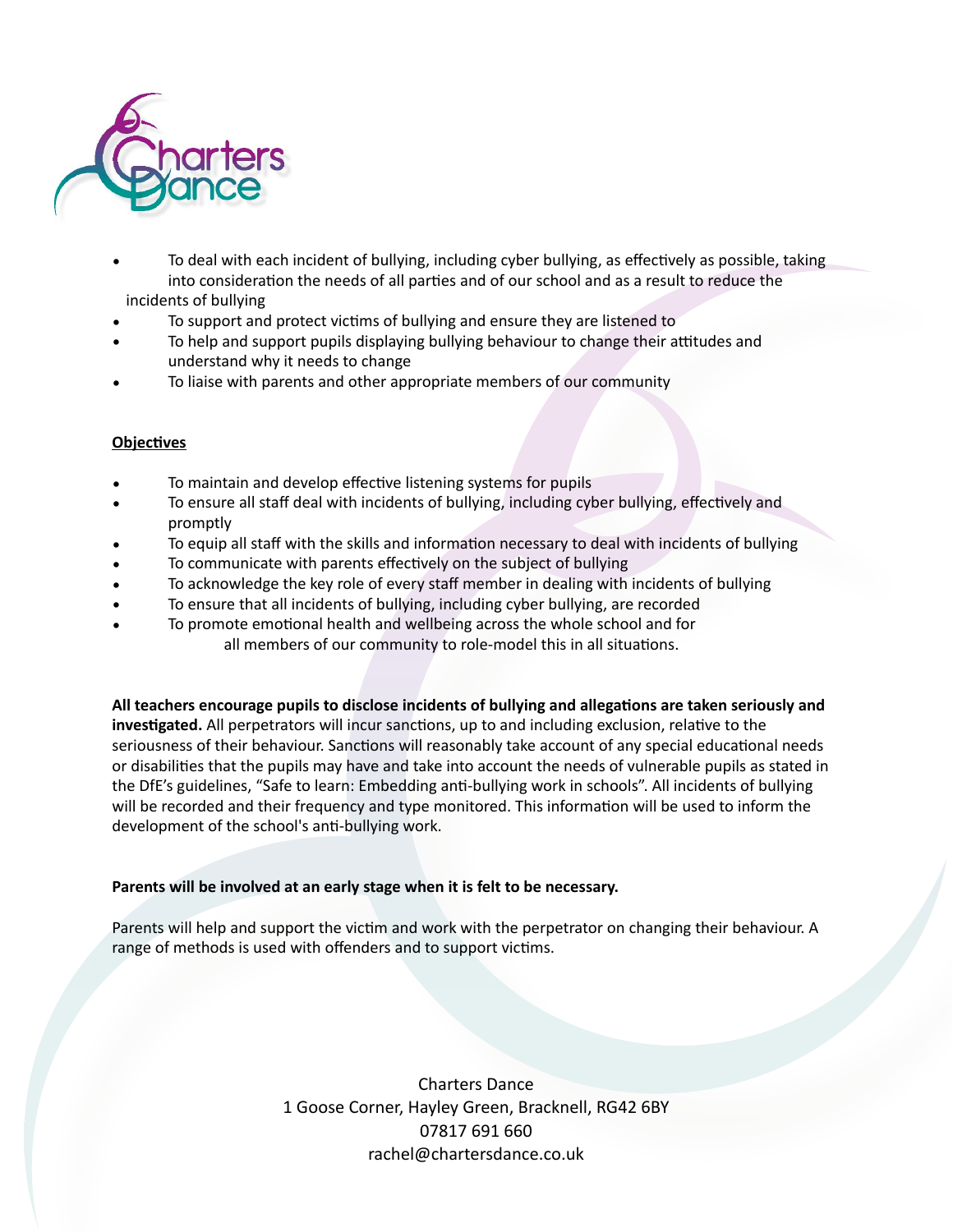

## **RECOGNISING BULLIES**

Bullying includes the wilful, conscious desire to hurt, threaten or frighten someone else. To do this the bully has to have some sort of power over someone. This power is not always recognisable to the teacher.

Bullying can be hard to distinguish from 'tit-for-tat' behaviour, which is also unacceptable.

Children and young people who bully others often have the following characteristics:

- They enjoy the sense of power it gives them. There is often a wish to 'dominate'
- They tend to be assertive and aggressive (to peers, parents, teachers, and siblings) in attitude and often lack self-control.
- They tend to lack empathy and cannot imagine what the victim feels.
- They lack a sense of guilt and rationalise their actions. They convince themselves and sometimes the victim that the bullying treatment was/is 'deserved'.
- They may be victims of troubled domestic circumstances.
- They can be of any age.
- They often have an inflated sense of self-esteem.
- They may be physically strong and many act impulsively.
- Many children may have experienced bullying themselves from parents, siblings or peers. Some children may have been abused.
- They may often feel that they are different, inadequate, have no sense of achievement or... ...may view themselves as higher beings.

# **RECOGNISING POTENTIAL VICTIMS**

The following pupils may be particularly vulnerable to bullying:

- New pupils and younger pupils.
- Pupils who show differences in appearance, accent, background or interests.
- Pupils with poor social skills.
- Those with low self esteem who react nervously or dramatically to baiting.
- Children who are very clever/talented.
- Children who are anxious and/or insecure, sensitive and quiet.
- Pupils who are lonely and isolated but close to parents.

However, any pupils who find themselves "in the wrong place at the wrong time" could be potential targets.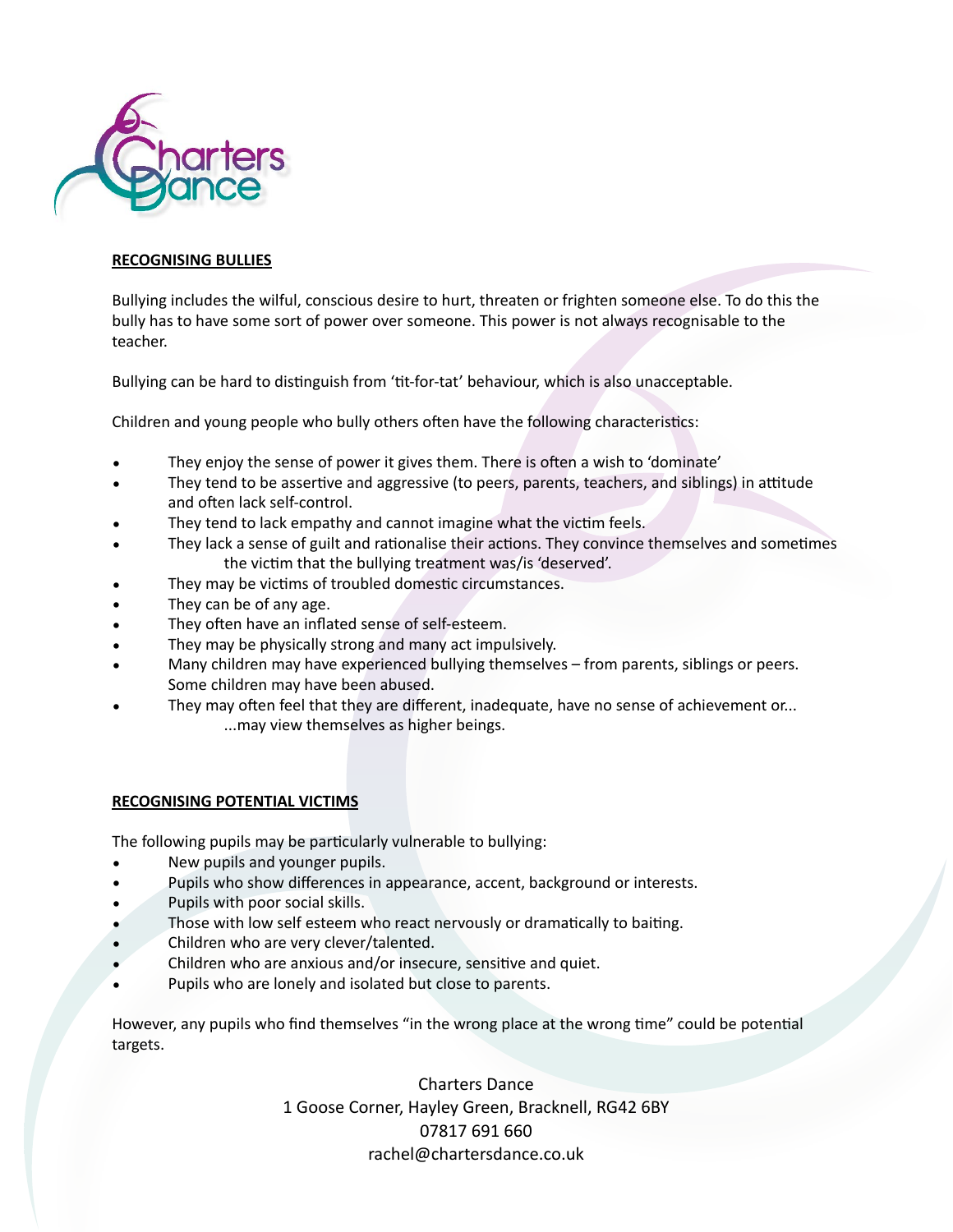

### **PREVENTION OF BULLYING**

Charters Dance will advertise this anti bullying policy through posters in each studio and by reminding children in class that it is not acceptable. This will allow the victims of bulling to know that their allegations will be taken seriously by ALL members of staff.

#### **SUPERVISION**

There must be adequate supervision of potential 'danger areas'. It is very likely that an amount of bullying occurs before and after class takes place also while the teacher is teaching an individual and the class are practicing on their own.

Charters Dance teachers will remain vigilant at all times. Teachers will be alerted should any particular area of the school be identified by a member of staff or students as a potential "bullying zone". If a student experiences or witnesses bullying, he/she should report it to a responsible adult e.g. a teacher or parent. All suspicious incidents WILL be reported.

## **CLASSROOM STRATEGIES**

Charters Dance teachers will be alert to the possibility of covert/sly bullying in the dance studio. Changes in behaviour will be noted as will any deterioration in a student's classroom/studio performance which may be attributable to bullying.

# **WHAT TO DO IF YOU ENCOUNTER BULLYING**

- Remain calm. An emotional response may add to the bully's enjoyment of the situation and add to his/her sense of control.
- Take the allegations seriously.
- Use verbal commands to stop the bulling behaviour in its tracks. Commands such as 'That behavior is unacceptable' show that a line has been crossed and that you have zero tolerance for it
- Report the incident to Rachel as soon as possible.
- The incident should be reported to all teachers the next day so that everyone can be on the alert for a repetition or reprisals.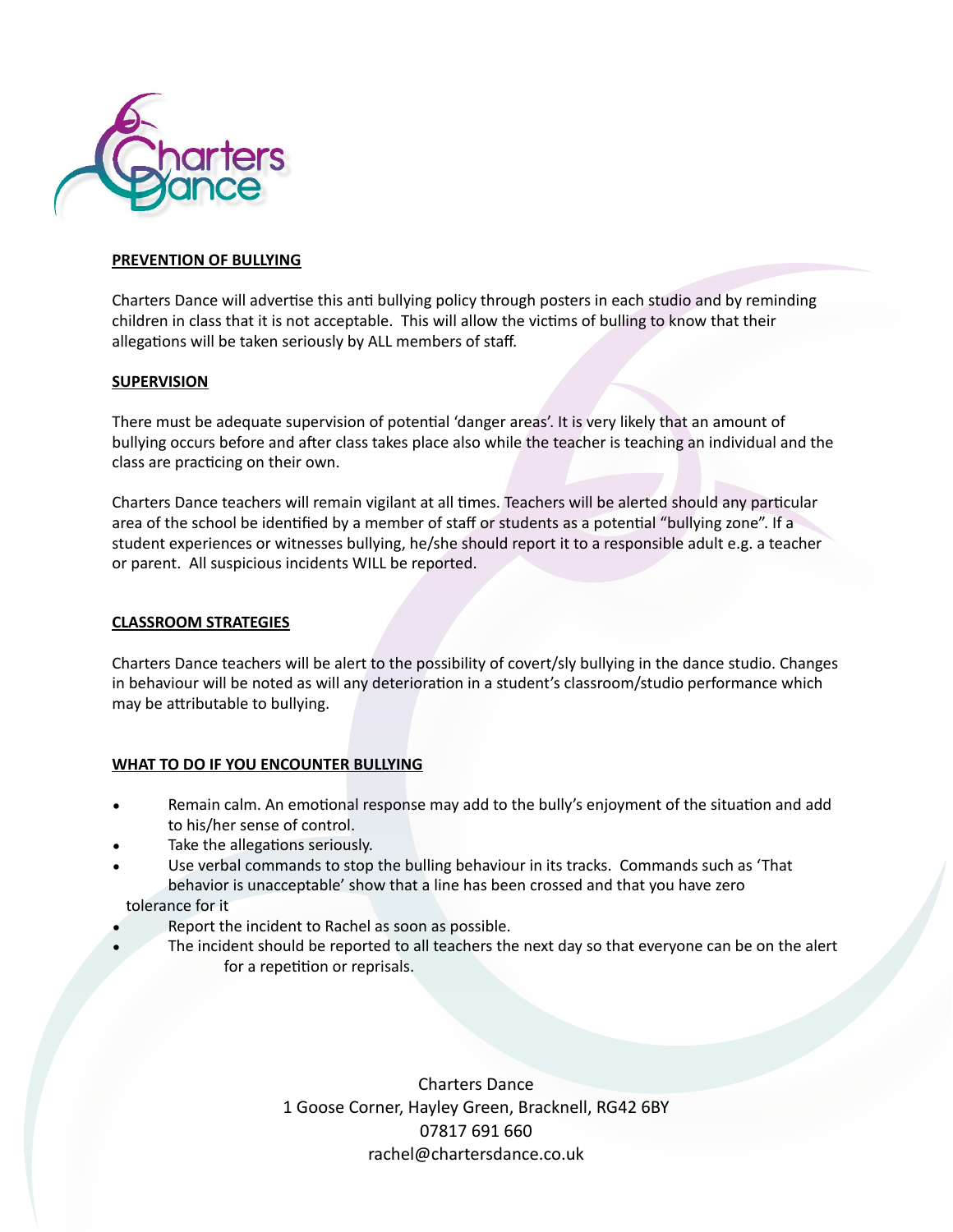

# **WHAT NOT TO DO IF BULLYING IS ENCOUNTERED**

- DO NOT be over protective. Encourage the "victim" to talk about what has happened and how he/she feels about it.
- DO NOT assume that the "bully" is bad through and through. Try to look objectively at the behaviour of/with the alleged bully.
- DO NOT try to hide the incident from the parents of the victim or bully.

# **STRATEGIES FOR DEALING WITH BULLYING**

Firstly, any incident will be thoroughly investigated to decide how serious the incident is, i.e. how persistent the behaviour has been, how 'nasty', whether it is 'tit- for-tat' behaviour that has gone too far etc.

The identified 'bully' will receive a verbal warning about concerns for his/her behaviour. Any incident will be noted and dated and recorded.

- Ways may be devised to reward non-violent/bullying behaviour for a period set by the school and immediately afterwards.
- Parents of both the bully and victim will be notified as soon as possible.
- Counselling may be required for all the parties involved in a serious or long-term form of bullying.

# **PERSISTENT BULLYING OR INCIDENTS OF AN EXTREMELY VIOLENT NATURE**

Following two verbal warnings and at least one written communication to his/her parents, a persistent bully will be suspended from the school.

Re-admission following suspension will be subject to a contract, drawn up in a consultative manner in such a way as to encourage a change in the behaviour of the bully as well as defining clearly what will happen if the bullying occurs again.

# **SUPPORT FOR THE VICTIM**

- 1. Communication to all teachers so that the situation can be monitored in a comprehensive way.
- 2. Follow-up monitoring even after the situation seems to have been resolved.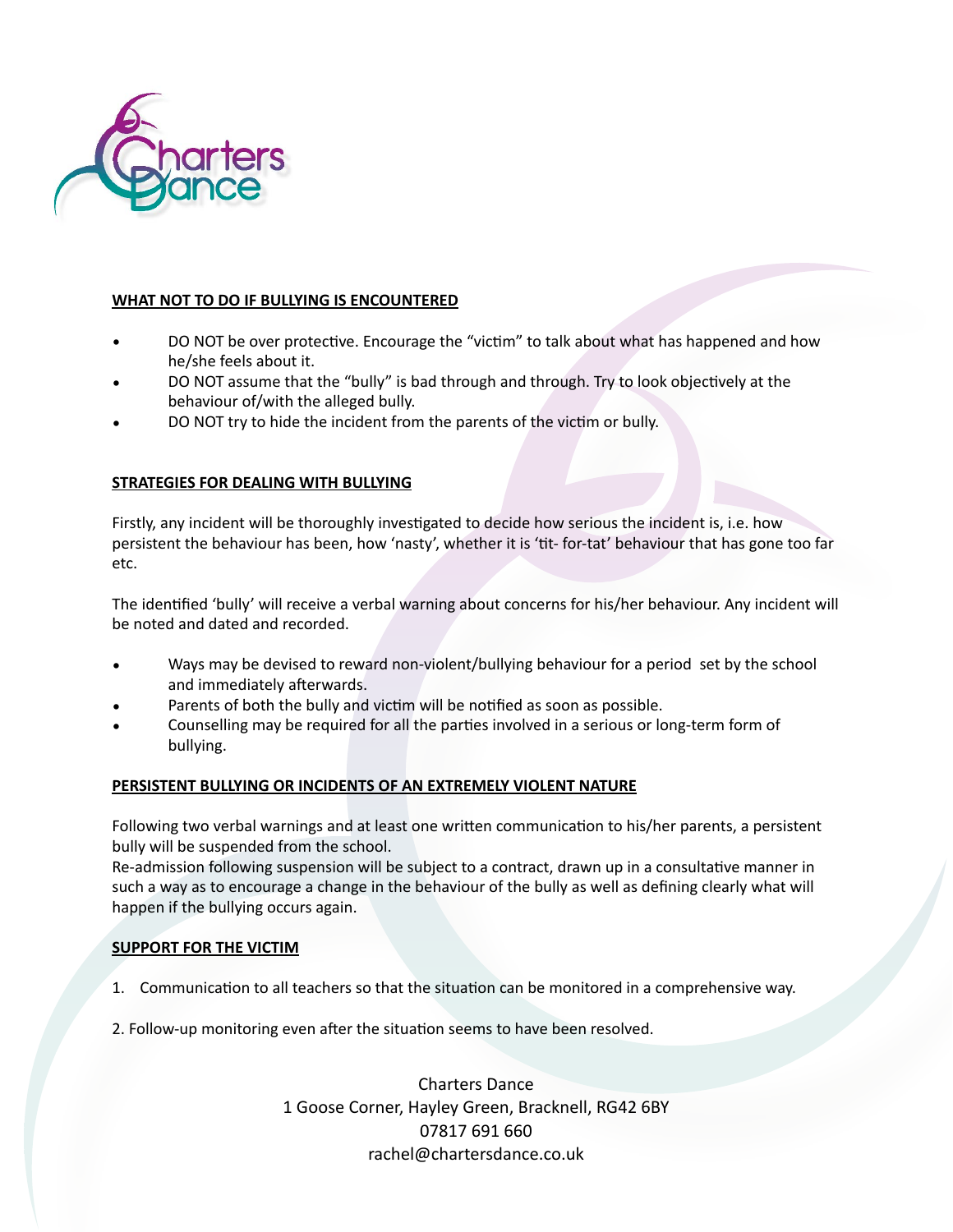

3. Encourage supportive attitudes from pupils towards those who have been bullied.

4. One-to-one discussion with the teacher or a discussion with parents.

# **WORKING WITH PARENTS/GUARDIANS**

A good working partnership between Charters Dance and parents/guardians will be facilitated if parents/ guardians would inform the school:

 If their child reports being bullied. Of any family circumstances e.g. home pressures, separation, bereavement etc that may adversely affect the behaviour of their child.

# **Bullying recorded and monitored**

Charters Dance teachers have the freedom to discuss with Rachel and other teachers regarding the issue of bullying. All discussions will be noted on a shared file.